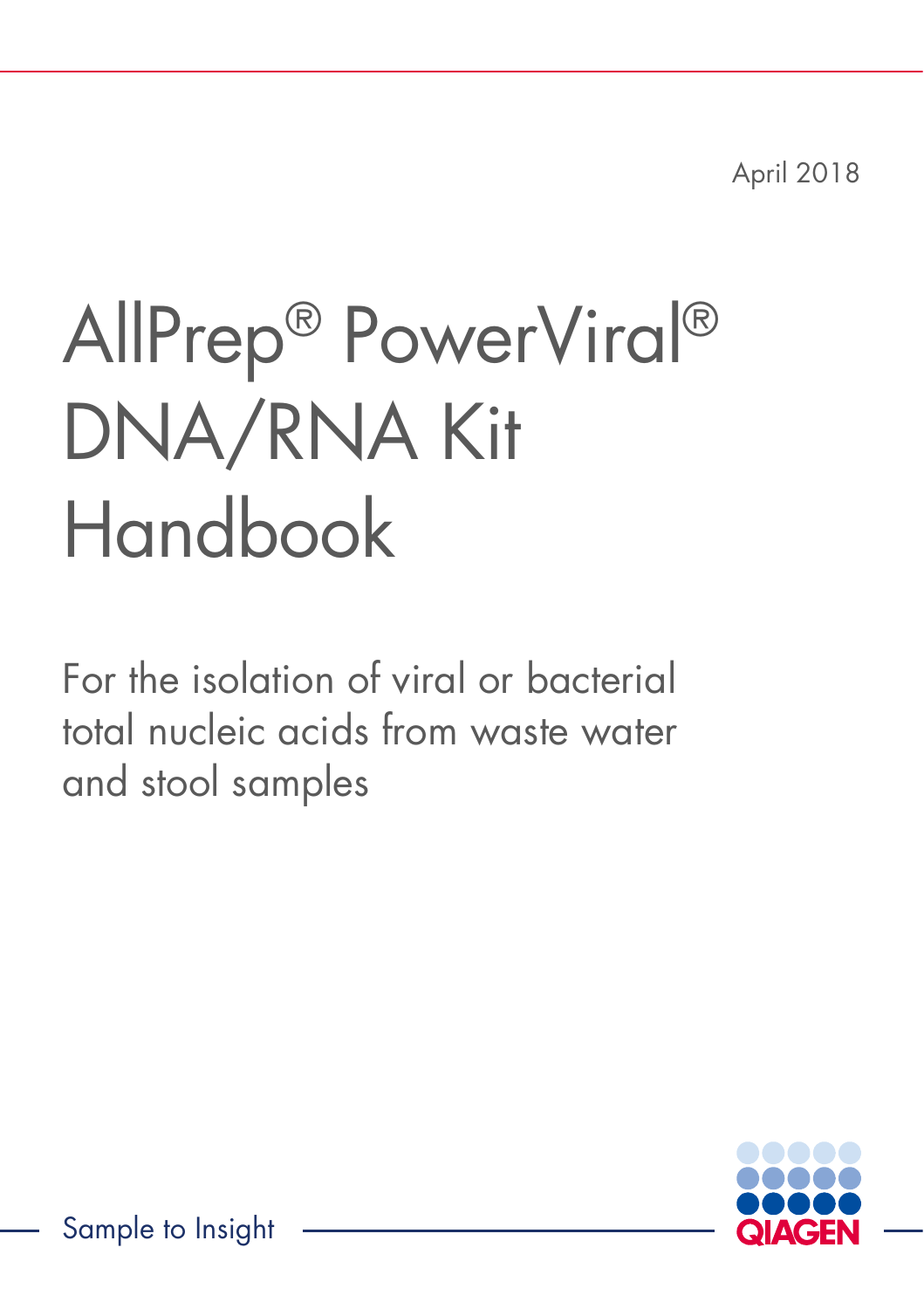### Contents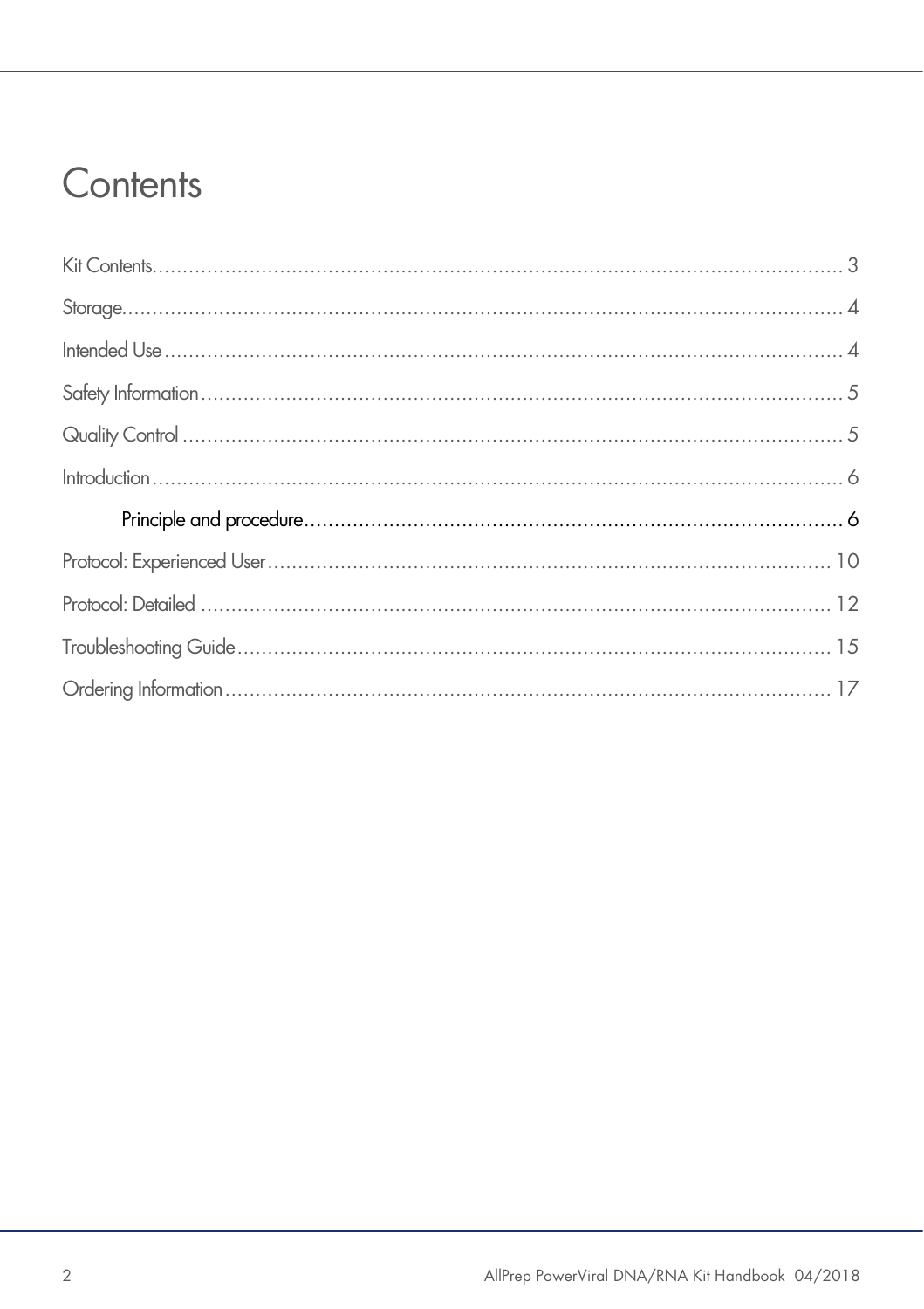#### Kit Contents

| AllPrep PowerViral DNA/RNA Kit | (50)             |
|--------------------------------|------------------|
| Catalog no.                    | 28000-50         |
| Number of preps                | 50               |
| PowerBead Tubes, Glass 0.1 mm  | 50               |
| <b>MB Spin Columns</b>         | 50               |
| Solution PM1                   | 55 ml            |
| Solution IRS                   | $15$ m           |
| Solution PM3                   | 36 ml            |
| Solution PM4                   | $3 \times 24$ ml |
| Solution PM5                   | 30 ml            |
| <b>RNase-Free Water</b>        | 10 <sub>m</sub>  |
| Collection Tubes (2.2 ml)      | $2 \times 25$    |
| Collection Tubes (2 ml)        | $4 \times 50$    |
| Quick Start Protocol           |                  |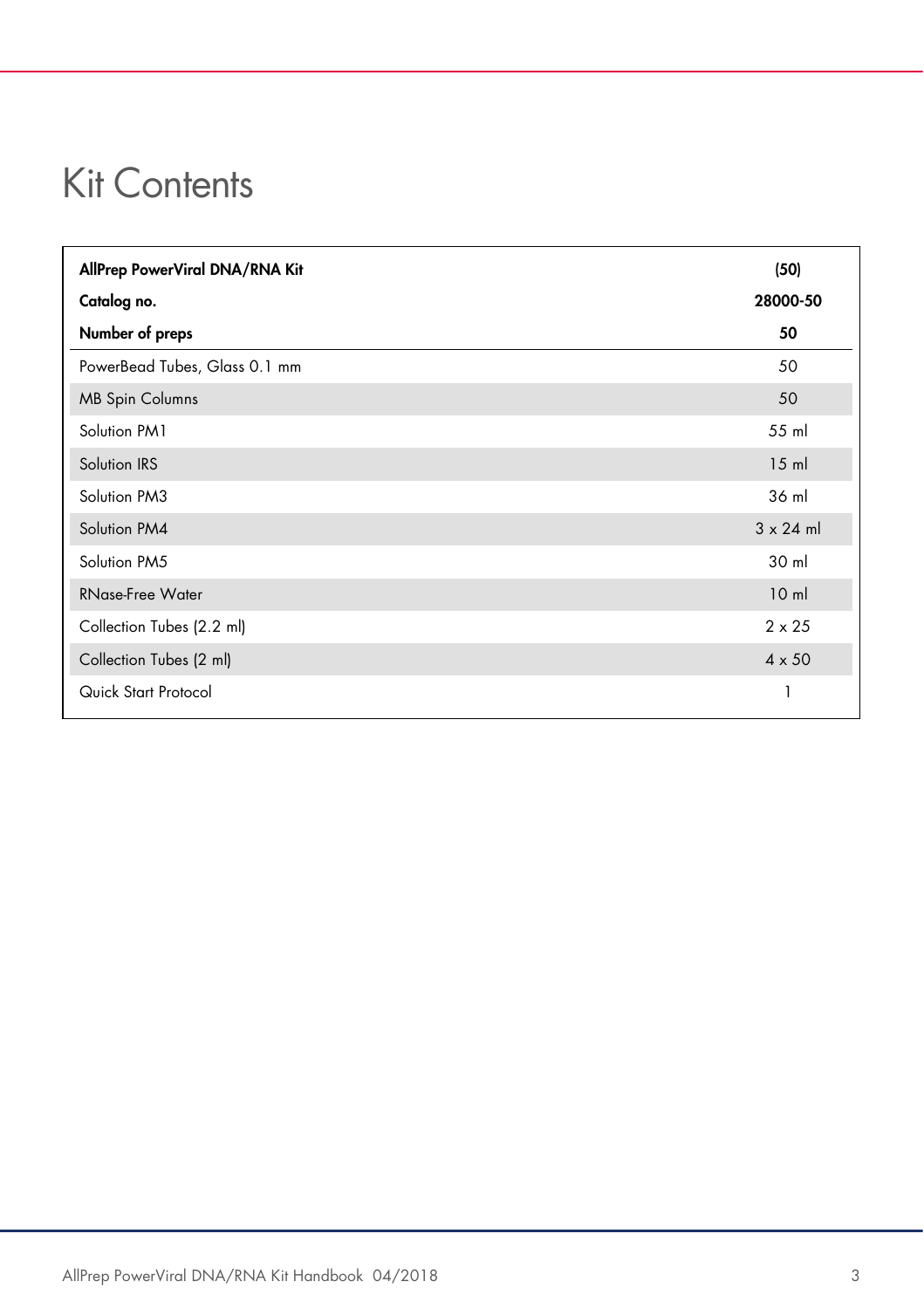### Storage

All reagents and components of the AllPrep PowerViral DNA/RNA Kit can be stored at room temperature (15–25°C) until the expiration date printed on the box label.

### Intended Use

All AllPrep products are intended for molecular biology applications. These products are not intended for the diagnosis, prevention or treatment of a disease.

All due care and attention should be exercised in the handling of the products. We recommend all users of QIAGEN products to adhere to the NIH guidelines that have been developed for recombinant DNA experiments, or to other applicable guidelines.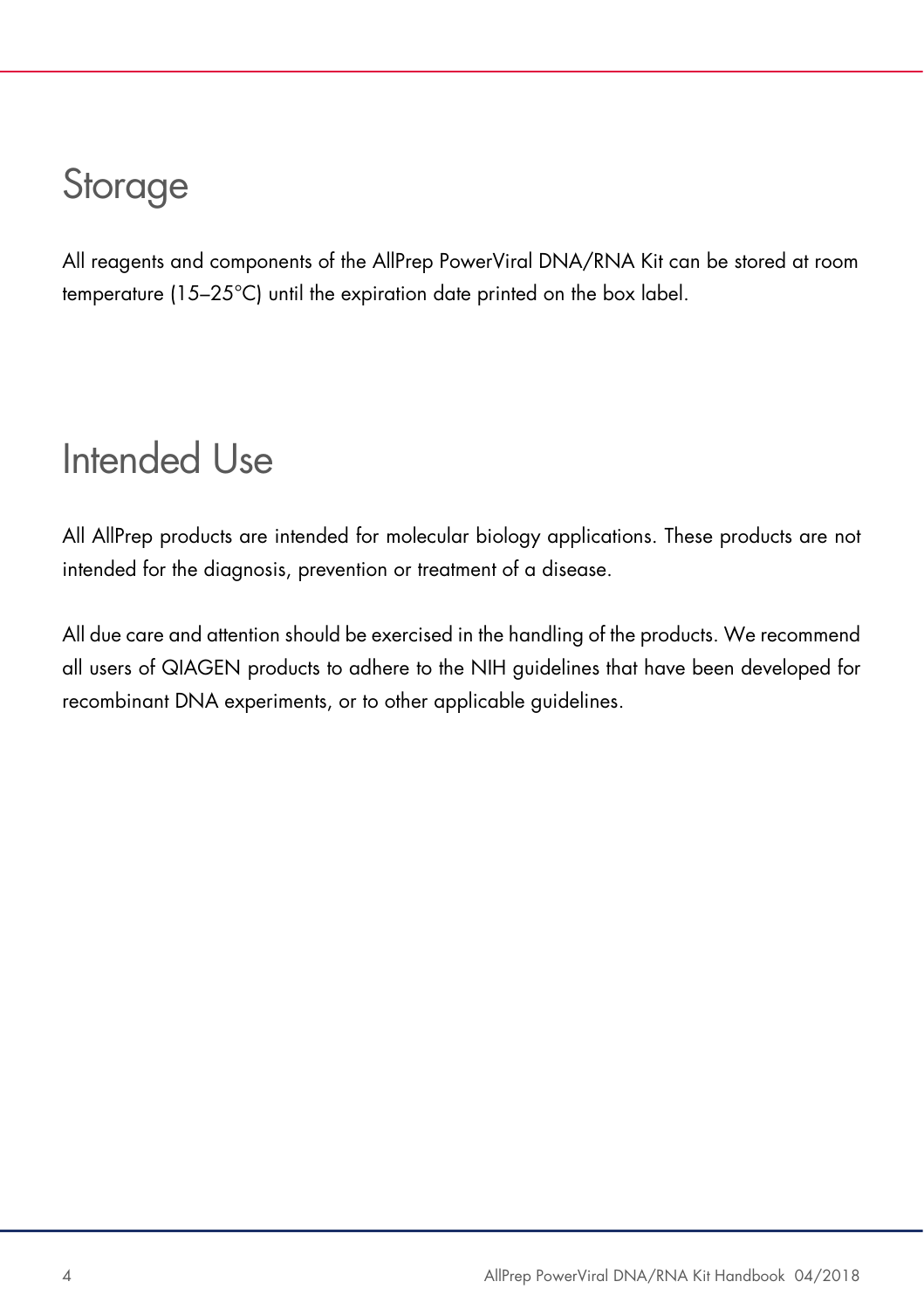### Safety Information

When working with chemicals, always wear a suitable lab coat, disposable gloves and protective goggles. For more information, please consult the appropriate safety data sheets (SDSs). These are available online in convenient and compact PDF format at www.qiagen.com/safety where you can find, view and print the SDS for each QIAGEN kit and kit component.



Solution PM4 and Solution PM5 are flammable.



DO NOT add bleach or acidic solutions directly to the sample preparation waste.

Solution PM1 and Solution PM3 contain guanidine salts, which can form highly reactive compounds when combined with bleach. If liquid containing these buffers is spilt, clean with a suitable laboratory detergent and water. If the spilt liquid contains potentially infectious agents, clean the affected area first with laboratory detergent and water, and then with 1% (v/v) sodium hypochlorite.

### Quality Control

In accordance with QIAGEN's ISO-certified Quality Management System, each lot of AllPrep PowerViral DNA/RNA Kits is tested against predetermined specifications to ensure consistent product quality.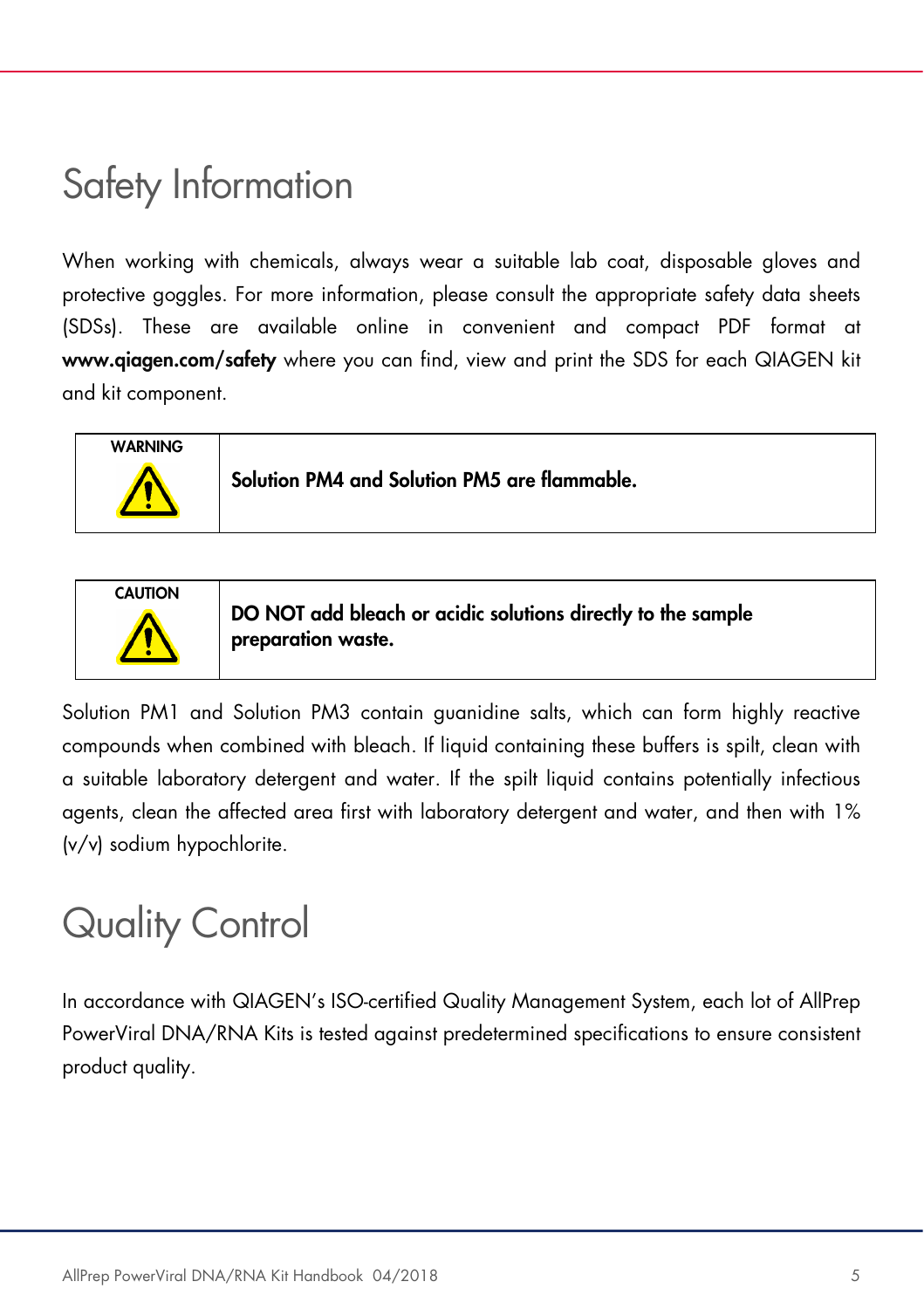#### Introduction

The AllPrep PowerViral DNA/RNA Kit is designed for fast and easy purification of viral and microbial total nucleic acids from samples with high levels of PCR inhibitors, including waste water, biosolids and gut material. The kit uses Inhibitor Removal Technology® (IRT) to ensure complete removal of the inhibitory substances often contained in these materials, such as undigested plant material in the gut or heme compounds from lysed red blood cells in stool. Nucleic acids are eluted in RNase-free water and are ready for use in demanding downstream applications, such as PCR, cDNA synthesis and RT-qPCR.

#### Principle and procedure

For liquid samples, such as viral concentrates or extracts, fecal suspensions or waste water, the recommended starting volume is 200 µl. For biosolid material or stool, the suggested starting amount is 0.25 g. Stool samples must be stored at –65 to –90°C as soon as possible after collection to protect the integrity of the RNA.

For stool samples or samples with a solid matrix, lysis is achieved using PowerBead Tubes, Glass 0.1 mm (provided) in combination with a strong chemical lysis buffer that ensures efficient extraction of tough microorganisms in the bead beating step. For virus extraction from water samples and samples that do not require dispersion, the bead beating step may be skipped and virus extracted through chemical lysis only.

Solution PM3 leads to the capture of the total nucleic acid content in lysates on the MB Spin Column filter membrane. Nucleic acids are eluted in RNase-free water and are ready to use in downstream applications.

If isolating RNA, prepare a mixture of β-mercaptoethanol (β-ME) and Solution PM1. Refer to the Important points before starting section (pages 10 and 12) for more information.

If phenol-based lysis is desired, add 100 μl of phenol:chloroform:isoamyl alcohol (pH 6.5–8) to each PowerBead Tube before adding sample.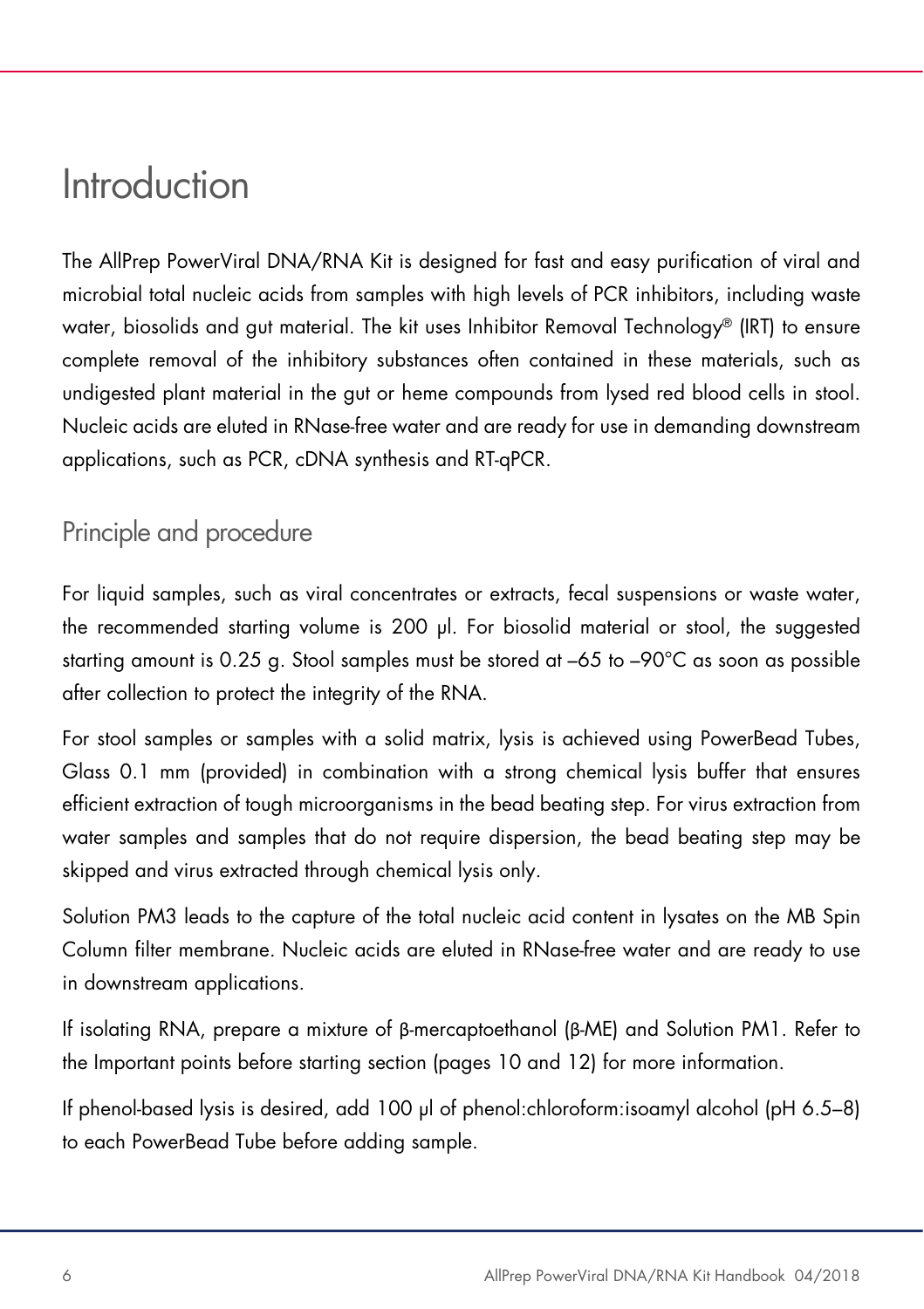To purify small RNAs, such as microRNAs and siRNAs, add ethanol (user provided) at step 10 of the protocol (pages 11 and 13).

To remove genomic DNA contamination using a high-activity DNase I enzyme and a highly specific DNase removal resin, we recommend the DNase Max® Kit (cat. no. 15200-50).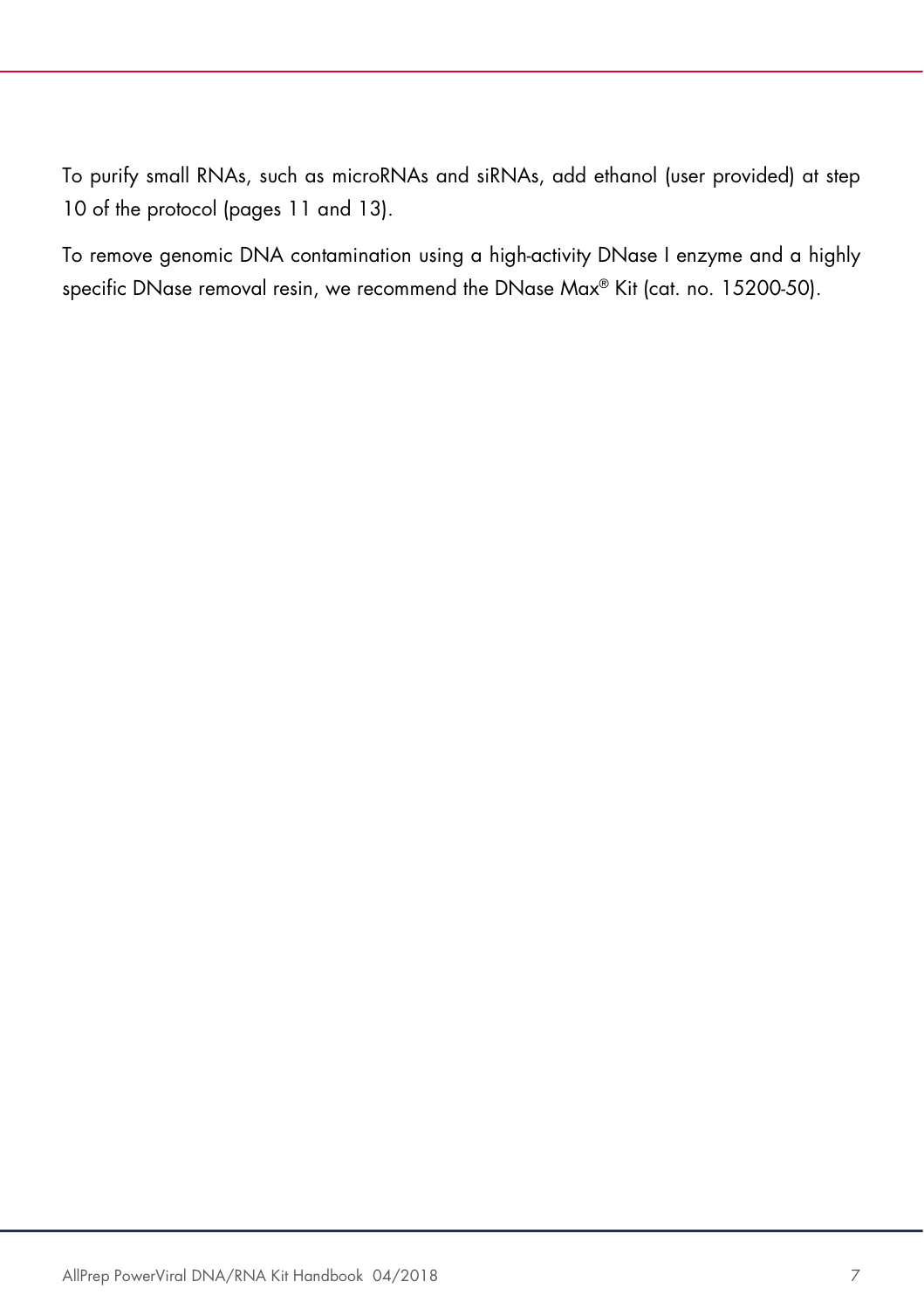

#### AllPrep Power Viral DNA/RNA Kit Procedure

Figure 1. AllPrep PowerViral DNA/RNA Kit procedure.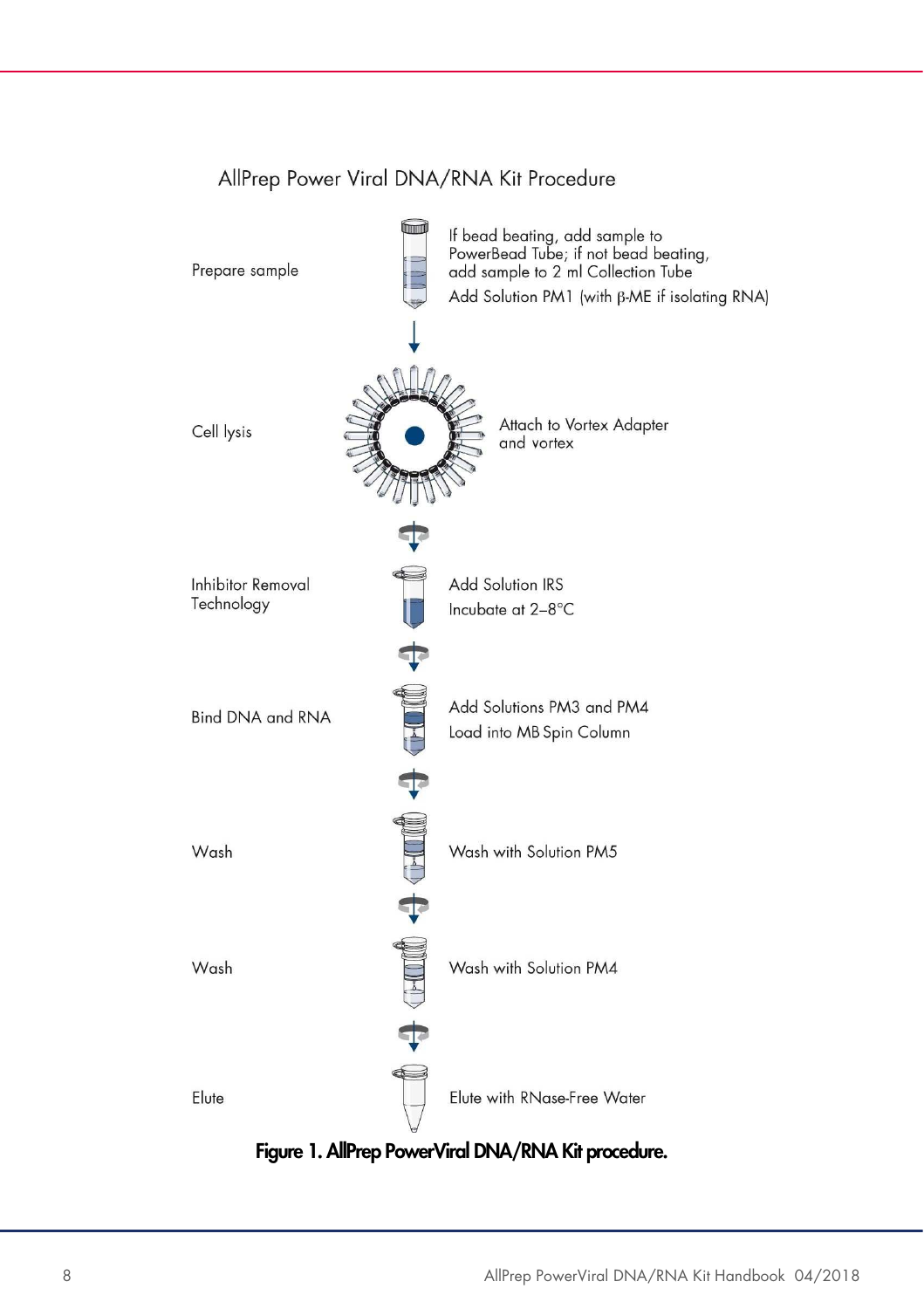### Equipment and Reagents to Be Supplied by User

When working with chemicals, always wear a suitable lab coat, disposable gloves and protective goggles. For more information, consult the appropriate safety data sheets (SDSs) available from the product supplier.

- $\bullet$  Microcentrifuge (up to 13,000 x q)
- Pipettors
- Vortex-Genie® 2
- Vortex Adapter for vortexing 1.7 or 2 ml tubes (cat. no. 13000-V1-24)
- β-mercaptoethanol (if isolating RNA)
- 100% ethanol (if isolating small RNAs, such as microRNAs and siRNAs)
- Optional: Phenol:chloroform:isoamyl alcohol (pH 6.5–8)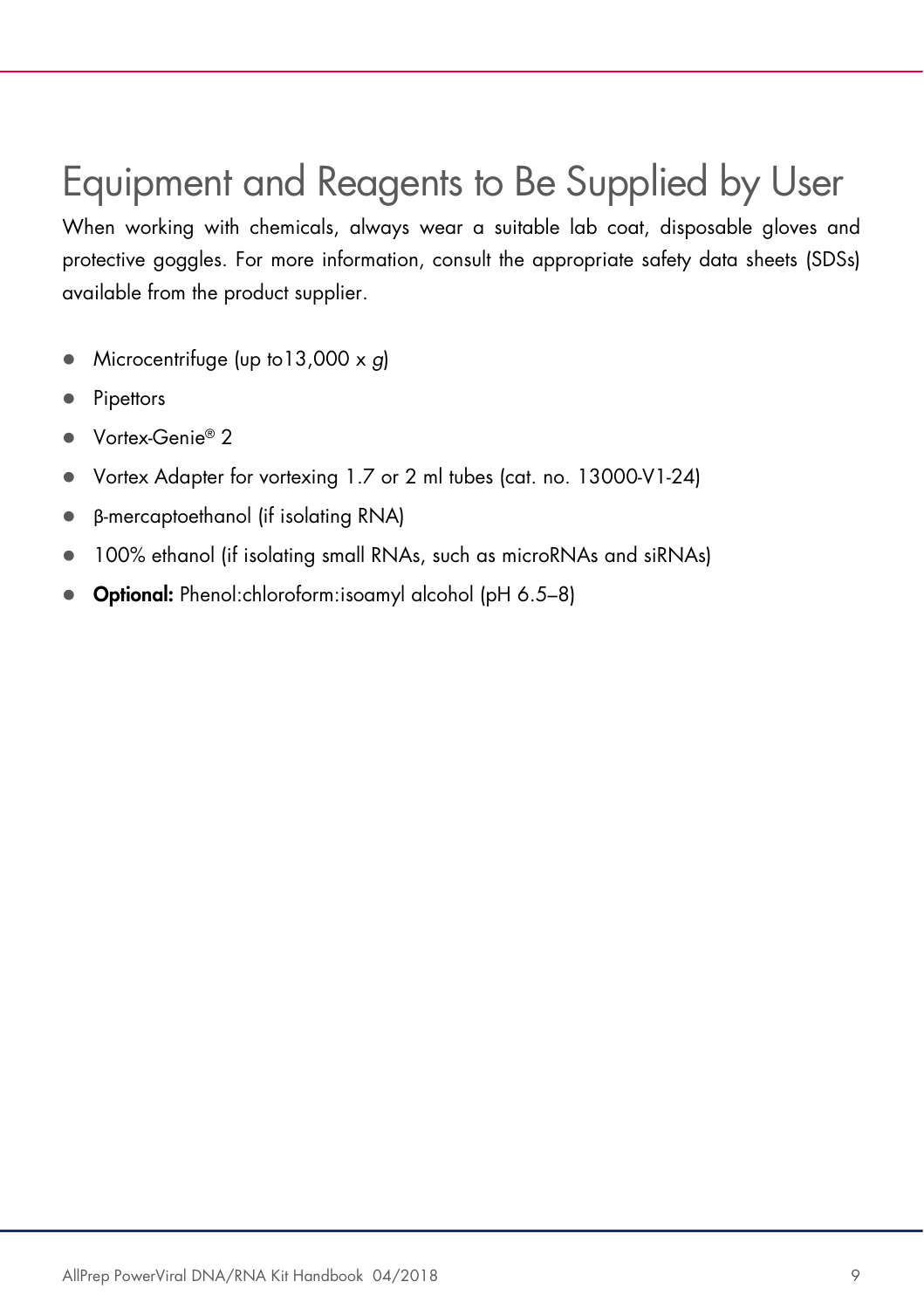### Protocol: Experienced User

#### Important points before starting

- Warm Solution PM1 at 55°C for 10 min prior to use to dissolve precipitates. Use Solution PM1 while still warm. Shake to mix before using.
- For RNA isolation, add β-mercaptoethanol (β-ME) to Solution PM1 to produce a mixture of Solution PM1/β-ME with a final β-ME concentration of 10 µl/ml. The mixture of Solution PM1/β-ME loses its effectiveness over time, so prepare a fresh batch each time you use the kit. You will need 600 µl of the Solution PM1/β-ME mixture per prep.
- $\bullet$  Bead beating is optional but should be used when lysis of microbial cells is desired or if the starting sample contains solid material that needs dispersing. For viral nucleic acid isolation from liquid samples, bead beating is generally not required.

#### Procedure

- 1. If bead beating is not required, place 200 µl of viral concentrate or water into a 2 ml Collection Tube (provided). If using bead beating, skip to Step 3.
- 2. Add 600 µl of the Solution PM1/ $\beta$ -ME mixture (see Important points before starting, above) to the 2 ml Collection Tube. Alternatively, you may add 600 µl of Solution PM1 and 6 µl of β-ME to the Collection Tube. Vortex the viral concentrate and the mix of Solution PM1/β-ME for 30 s. Incubate for 5 min at room temperature. Go to Step 8.
- 3. If bead beating is required, add either 0.25 g of stool/biosolid or 200 µl of liquid into a PowerBead Tube, Glass 0.1 mm (provided). Note: If phenol-based lysis is desired, add 100 µl of phenol/chloroform/isoamyl alcohol (pH 6.5–8.0) to the PowerBead Tube before adding the sample.
- 4. Add 600 µl of the Solution PM1/β-ME mixture to the PowerBead Tube. Alternatively, you may add 600 µl of Solution PM1 and 6 µl of β-ME to the PowerBead Tube.
- 5. Secure the bead tubes horizontally to a Vortex Adapter (cat. no. 13000-V1-24). The tube caps should be pointing toward the center of the Vortex Adapter.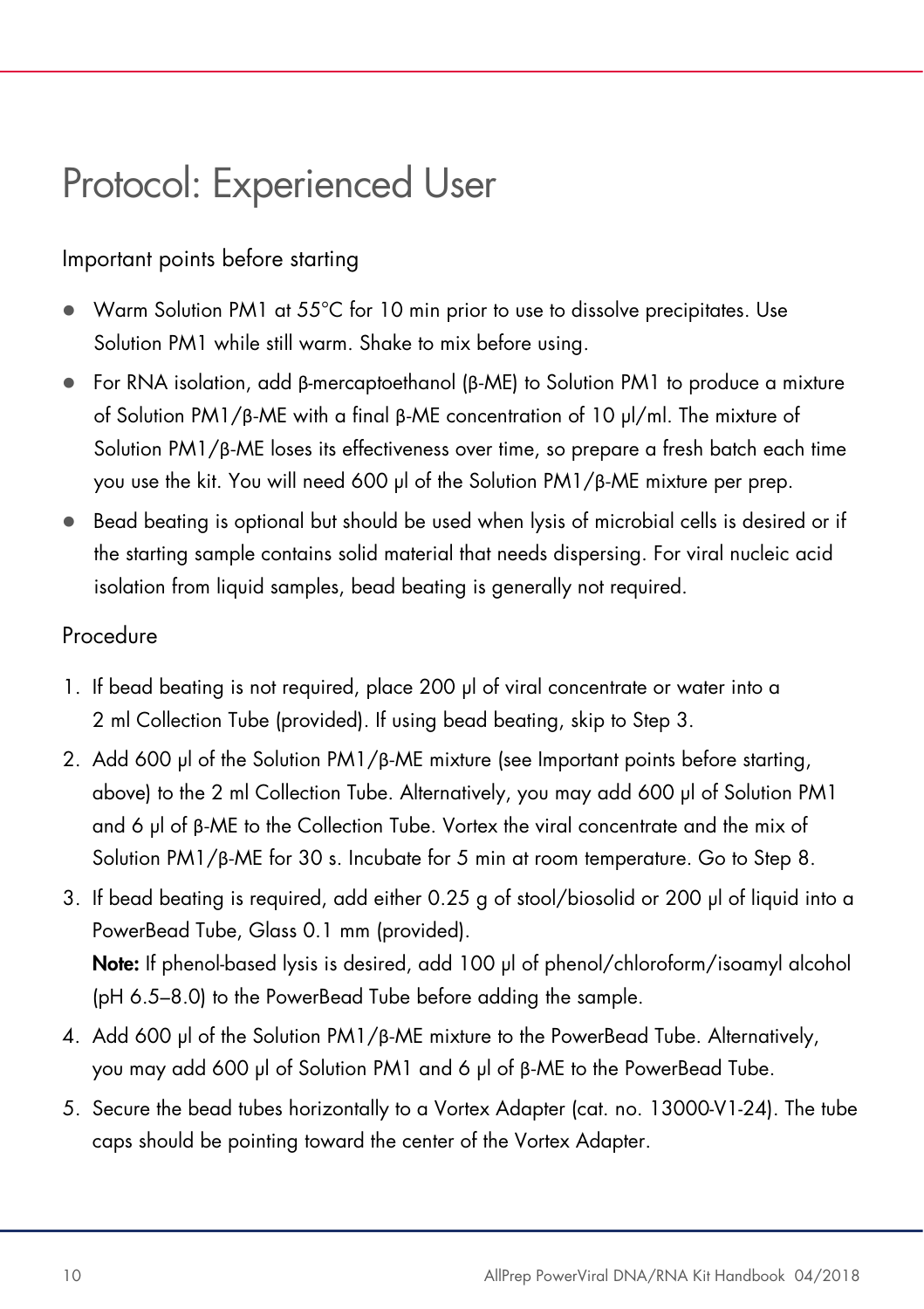- 6. Vortex at maximum speed for 10 min.
- 7. Centrifuge at 13,000  $\times g$  for 1 min at room temperature. Transfer the supernatant to a clean 2 ml Collection Tube (provided). If you added phenol/chloroform/isoamyl alcohol, remove the upper aqueous layer and transfer to a clean 2 ml Collection Tube (provided).
- 8. Add 150 µl of Solution IRS and vortex briefly to mix. Incubate at 2-8°C for 5 min.
- 9. Centrifuge at 13,000  $\times$  g for 1 min. Avoiding the pellet, transfer the supernatant to a clean 2.2 ml Collection Tube (provided). Do not transfer more than 700 µl.
- 10. Add 600 µl each of Solution PM3 and Solution PM4. Vortex briefly to mix. Note: To purify small RNAs, such as microRNAs and siRNAs, transfer the lysate to a larger tube to accommodate a higher volume (2.5 ml) and add an additional 600 µl of 100% ethanol (user provided) to the lysate.
- 11. Load 625 µl of supernatant into an MB Spin Column and centrifuge at 13,000 x g for 1 min. Discard the flow through and repeat until all the supernatant has been loaded onto the MB Spin Column.

Note: A total of three loads is required for each sample processed (four loads if an additional volume of 100% ethanol was added for the microRNA/siRNA protocol).

- 12. Shake to mix Solution PM5 and add 600 µl to the MB Spin Column. Centrifuge at 13,000  $\times$  g for 1 min.
- 13. Discard flow-through. Add 600 µl of Solution PM4. Centrifuge at 13,000 x q for 1 min.
- 14. Discard flow-through and centrifuge at 13,000 x q for 2 min.
- 15. Place the MB Spin Column in a clean 2 ml Collection Tube (provided).
- 16. Add 100 µl of RNase-Free Water (provided) to the center of the MB Spin Column membrane. Incubate for at least 1 min.

Note: Eluting with 100 µl of RNase-Free Water will maximize DNA/RNA yield. For more concentrated DNA/RNA, a minimum of 50 µl of RNase-Free Water can be used.

17. Centrifuge at 13,000  $\times$  g for 1 min. Discard the MB Spin Column. The DNA/RNA is now ready for downstream applications. RNA can be stored at –65 to –90°C.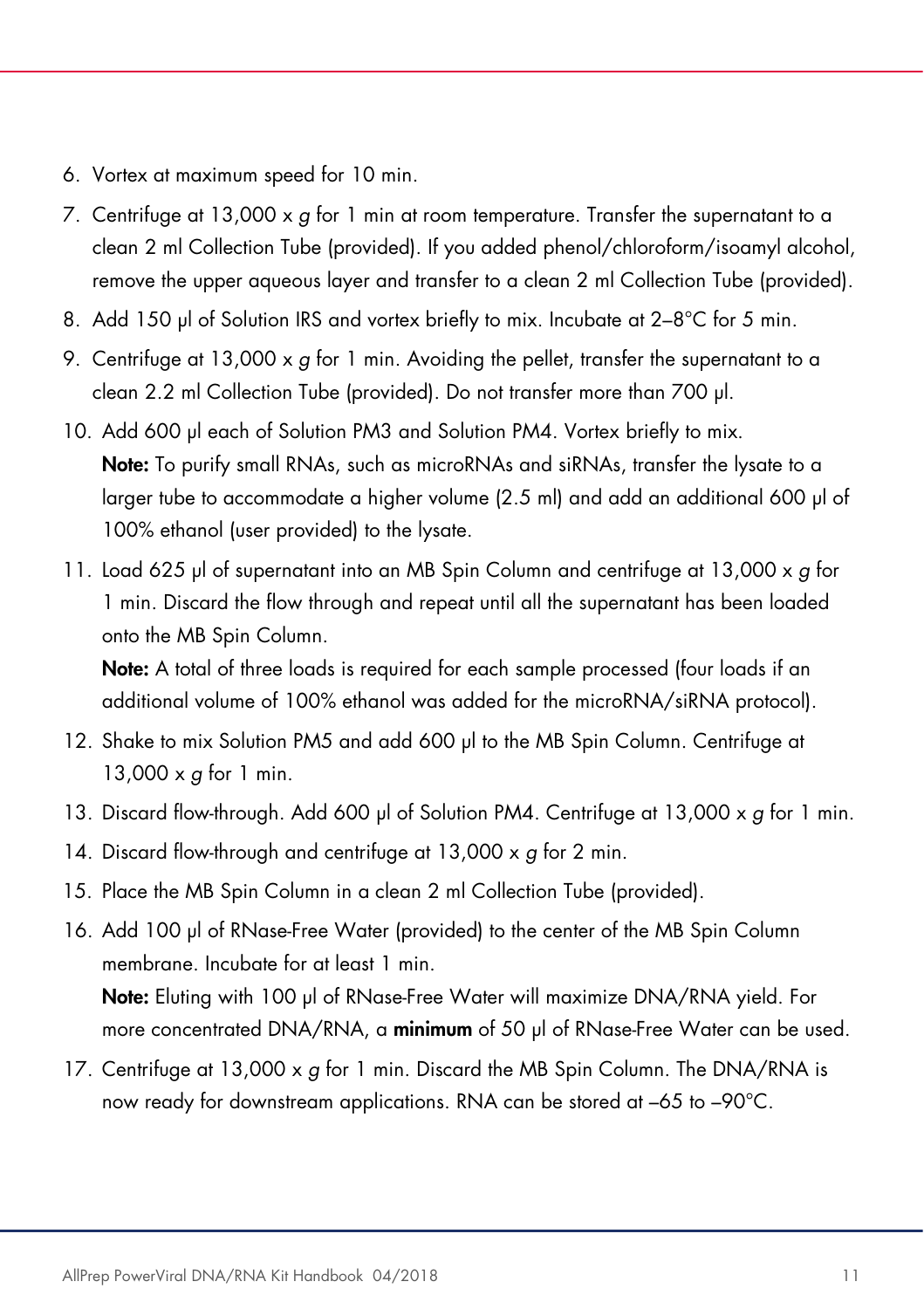#### Protocol: Detailed

#### Important points before starting

- Warm Solution PM1 at 55°C for 10 min prior to use to dissolve precipitates. Use Solution PM1 while still warm. Shake to mix before using.
- For RNA isolation, add β-mercaptoethanol (β-ME) to Solution PM1 to produce a mixture of Solution PM1/β-ME with a final β-ME concentration of 10 µl/ml. The mixture of Solution PM1/β-ME loses its effectiveness over time, so prepare a fresh batch each time you use the kit. You will need 600 µl of the Solution PM1/β-ME mixture per prep.
- **Bead beating is optional but should be used when lysis of microbial cells is desired or if** the starting sample contains solid material that needs dispersing. For viral nucleic acid isolation from liquid samples, bead beating is generally not required.

#### Procedure

- 1. If bead beating is not required, place 200 µl of viral concentrate or water into a 2 ml Collection Tube (provided). If using bead beating, skip to Step 3.
- 2. Add 600 µl of the Solution PM1/β-ME mixture (see Important points before starting, above) to the 2 ml Collection Tube. Alternatively, you may add 600 µl of Solution PM1 and 6 µl of β-ME to the Collection Tube. Vortex the viral concentrate and the mix of Solution PM1/β-ME for 30 s. Incubate for 5 min at room temperature. Go to Step 8. Note: The Solution PM1/β-ME mix is a lysis buffer that prevents RNase activity, which is important when isolating RNA. It is not necessary to add β-ME when isolating DNA from viruses and it may not be needed for clear samples either. Liquid samples do not require bead beating. Incubation for five minutes in lysis buffer will release nucleic acids from virus in suspension.
- 3. If bead beating is required, add either 0.25 g of stool/biosolid or 200 µl of liquid into a PowerBead Tube, Glass 0.1 mm (provided). Note: If phenol-based lysis is desired, add 100 µl of phenol/chloroform/isoamyl alcohol (pH 6.5–8.0) to the PowerBead Tube before adding the sample.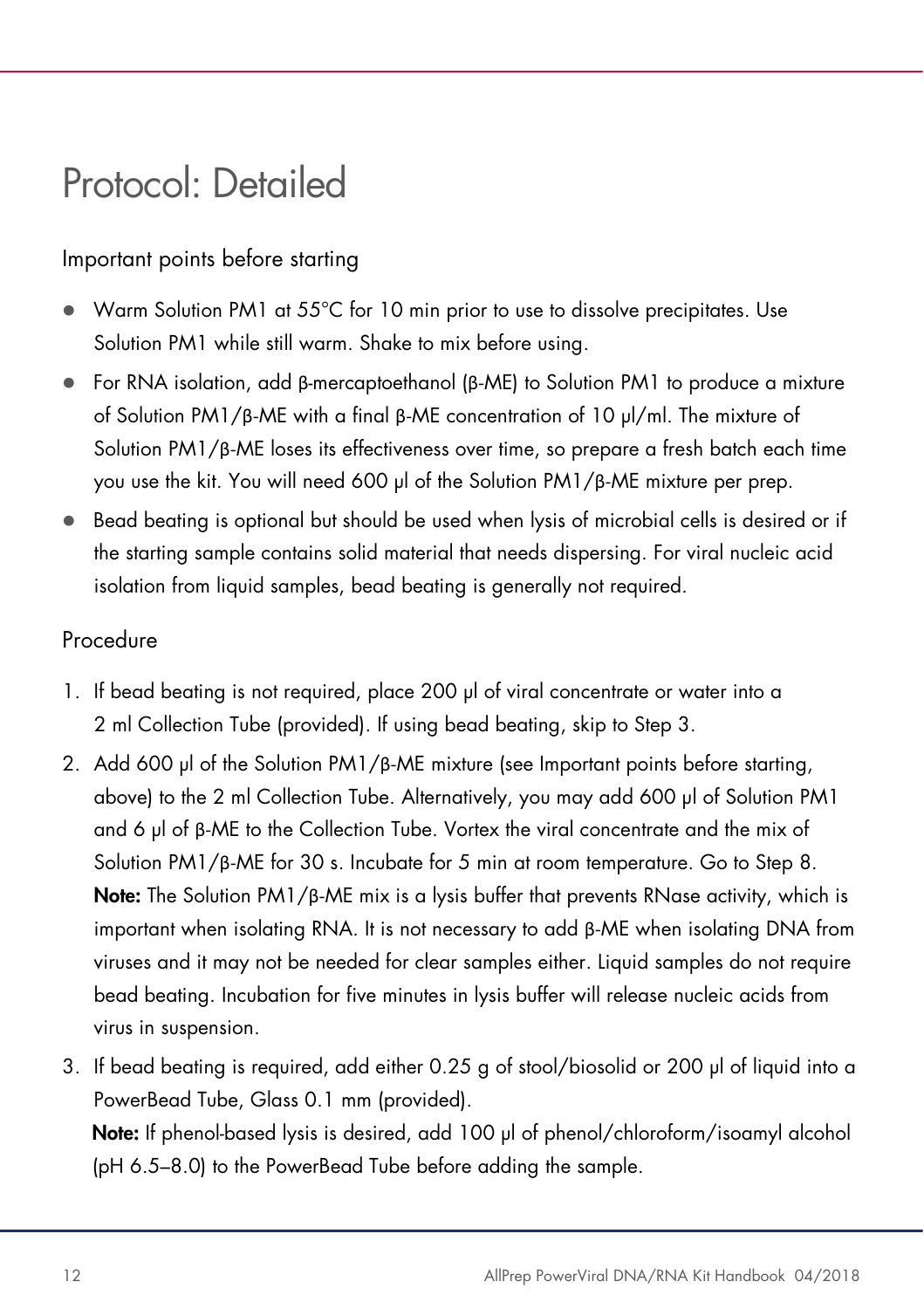Note: Bead beating is used to disperse solid samples and to lyse microbial cells.

- 4. Add 600 µl of the Solution PM1/β-ME mixture to the PowerBead Tube. Alternatively, you may add 600 µl of Solution PM1 and 6 µl of β-ME to the PowerBead Tube.
- 5. Secure the bead tubes horizontally to a Vortex Adapter (cat. no. 13000-V1-24). The tube caps should be pointing toward the center of the Vortex Adapter.
- 6. Vortex at maximum speed for 10 min.

Note: The sample is homogenized using mechanical bead beating and a lysis buffer that protects RNA released into the supernatant. Bead beating is recommended for samples where microbial RNA and DNA are desired or for samples with solid material that requires homogenization to release virus particles.

- 7. Centrifuge at 13,000  $\times$  g for 1 min at room temperature. Transfer the supernatant to a clean 2 ml Collection Tube (provided). If you added phenol/chloroform/isoamyl alcohol, remove the upper aqueous layer and transfer to a clean 2 ml Collection Tube (provided). Note: Proteins and cellular debris are pelleted with the beads and the supernatant contains RNA and DNA from viruses or cells.
- 8. Add 150 µl of Solution IRS and vortex briefly to mix. Incubate at 2-8°C for 5 min.
- 9. Centrifuge at 13,000 x  $q$  for 1 min. Avoiding the pellet, transfer the supernatant to a clean 2.2 ml Collection Tube (provided). Do not transfer more than 700 µl. Note: Solution IRS is an inhibitor removal solution, which completes the Inhibitor Removal Technology process and removes contaminants that would cause problems with PCR and other downstream applications from the sample.
- 10. Add 600 µl each of Solution PM3 and Solution PM4. Vortex briefly to mix. Note: To purify small RNAs, such as microRNAs and siRNAs, transfer the lysate to a larger tube to accommodate a higher volume (2.5 ml) and add an additional 600 µl of 100% ethanol (user provided) to the lysate.

Note: Solution PM3 contains binding salts for total nucleic acid purification and Solution PM4 is 100% ethanol. These solutions set up the conditions needed for RNA and DNA binding to the MB Spin Column.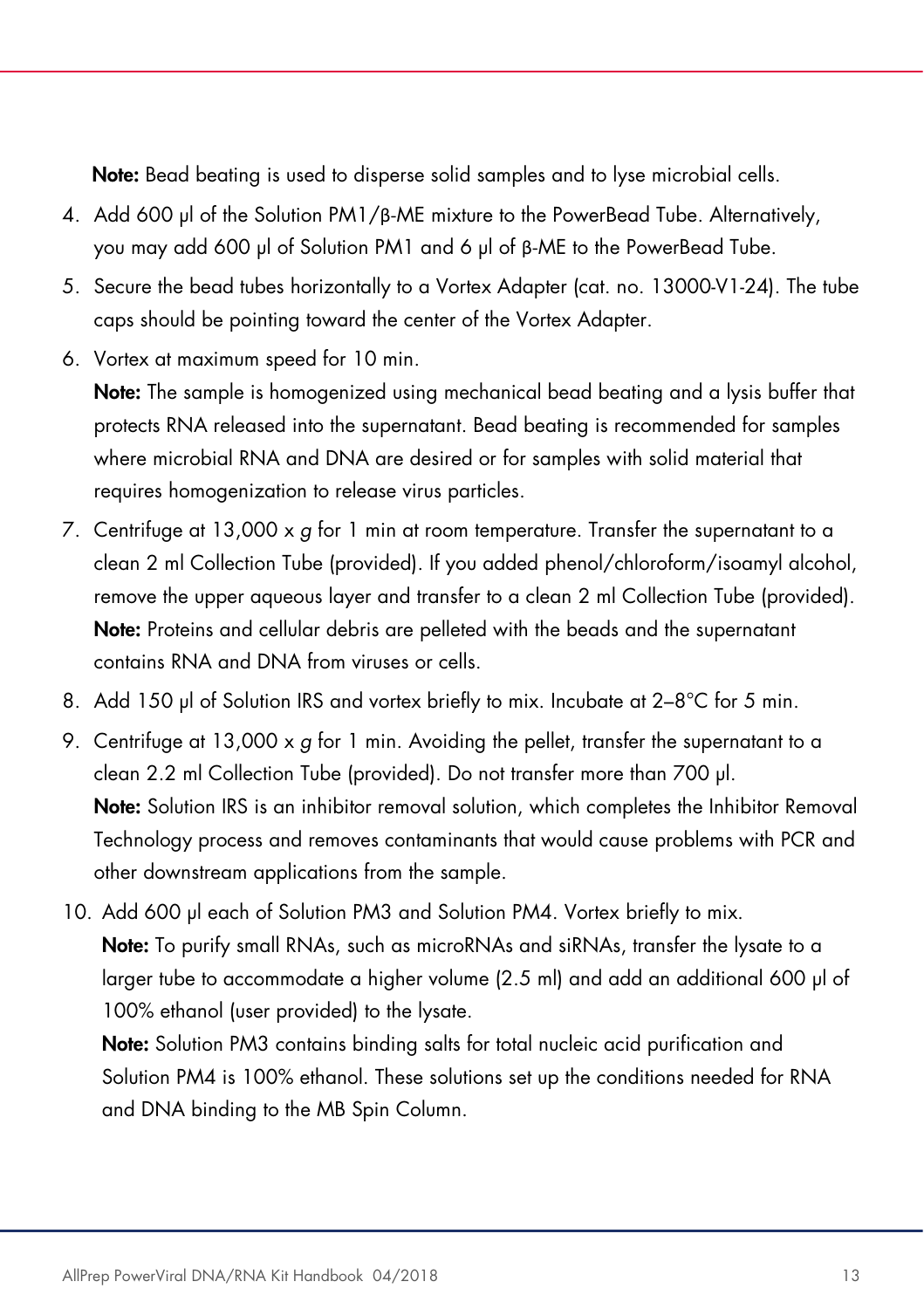11. Load 625 µl of supernatant into an MB Spin Column and centrifuge at 13,000 x g for 1 min. Discard the flow through and repeat until all the supernatant has been loaded onto the MB Spin Column.

Note: A total of three loads is required for each sample processed (four loads if an additional volume of 100% ethanol was added for the microRNA/siRNA protocol). Note: Nucleic acids are bound to the MB Spin Column as they pass through the Spin Column membrane during centrifugation.

- 12. Shake to mix Solution PM5 and add 600 µl to the MB Spin Column. Centrifuge at 13,000 x *a* for 1 min.
- 13. Discard flow-through. Add 600 µl of Solution PM4. Centrifuge at 13,000 x g for 1 min. Note: Solution PM5 and PM4 are wash buffers containing isopropanol and ethanol, respectively, and are used to desalt the column before the elution step.
- 14. Discard flow-through and centrifuge at 13,000 x q for 2 min. Note: The final dry spin ensures that all of the ethanol from Solution PM4 is cleared from the MB Spin Column filter membrane, which ensures efficient elution of nucleic acids.
- 15. Place the MB Spin Column in a clean 2 ml Collection Tube (provided).
- 16. Add 100 µl of RNase-Free Water (provided) to the center of the MB Spin Column membrane. Incubate for at least 1 min.

Note: Eluting with 100 µl of RNase-Free Water will maximize DNA/RNA yield. For more concentrated DNA/RNA, a minimum of 50 µl of RNase-Free Water can be used.

17. Centrifuge at 13,000  $\times$  g for 1 min. Discard the MB Spin Column. The DNA/RNA is now ready for downstream applications. RNA can be stored at –65 to –90°C.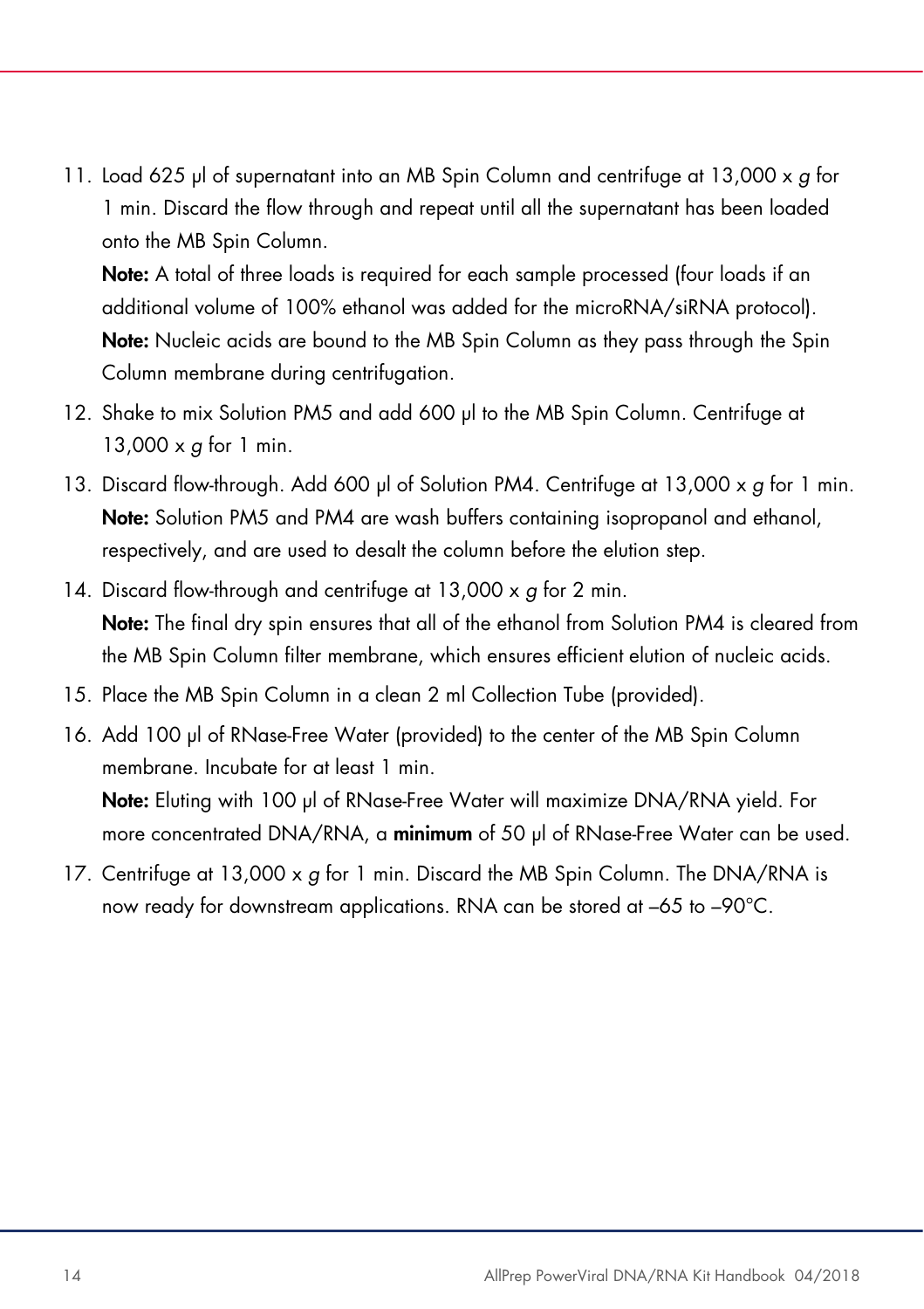### Troubleshooting Guide

This troubleshooting guide may be helpful in solving any problems that may arise. For more information, see also the Frequently Asked Questions page at our Technical Support Center: www.qiagen.com/FAQ/FAQList.aspx. The scientists in QIAGEN Technical Services are always happy to answer any questions you may have about either the information and/or protocols in this handbook or sample and assay technologies. For contact information, visit www.qiagen.com.

|    |                                       | <b>Comments and suggestions</b>                                                                                                                                                                                                                                                                                                                                                                                                                                                 |
|----|---------------------------------------|---------------------------------------------------------------------------------------------------------------------------------------------------------------------------------------------------------------------------------------------------------------------------------------------------------------------------------------------------------------------------------------------------------------------------------------------------------------------------------|
|    | Nucleic acids                         |                                                                                                                                                                                                                                                                                                                                                                                                                                                                                 |
| a) | RNA is degraded                       | The optimal method for storing stool samples prior to RNA isolation is to<br>freeze at -65 to -90°C and to avoid multiple freeze/thaw cycles. The<br>primary solid component of stool is dead bacteria, which contains a high<br>level of degraded RNA. Co-isolation of degraded RNA along with intact RNA<br>is expected.                                                                                                                                                      |
|    |                                       | Small degraded RNAs can be removed by reducing the concentration of<br>ethanol used at the binding step (Step 10). Instead of Solution PM4, use<br>600 µl of 70% ethanol.                                                                                                                                                                                                                                                                                                       |
|    |                                       | If using stool samples preserved in RNA later <sup>™</sup> (Invitrogen <sup>™</sup> ), use only<br>0.1 gram of sample to avoid clogging the column. Samples preserved in<br>RNAlater will require additional DNase treatment post-purification to remove<br>contaminating genomic DNA.                                                                                                                                                                                          |
|    |                                       | The use of phenol/chloroform/isoamyl alcohol (25:24:1; pH 6.7-8.0) is<br>optional and may assist in protecting the integrity of RNA during<br>homogenization of the sample. Add 100 µl of phenol/chloroform/isoamyl<br>alcohol to PowerBead Tubes before adding sample. For most solid samples,<br>an organic phase and an aqueous phase may not be visible. However, for<br>watery samples you may see a separation of phases. Always proceed with<br>the upper aqueous phase. |
| b) | Removing genomic DNA<br>contamination | Using the DNase Max Kit (cat. no. 15200-50) will ensure removal of<br>genomic DNA without needing the addition of EDTA or heat-inactivation of<br>the DNase I enzyme.                                                                                                                                                                                                                                                                                                           |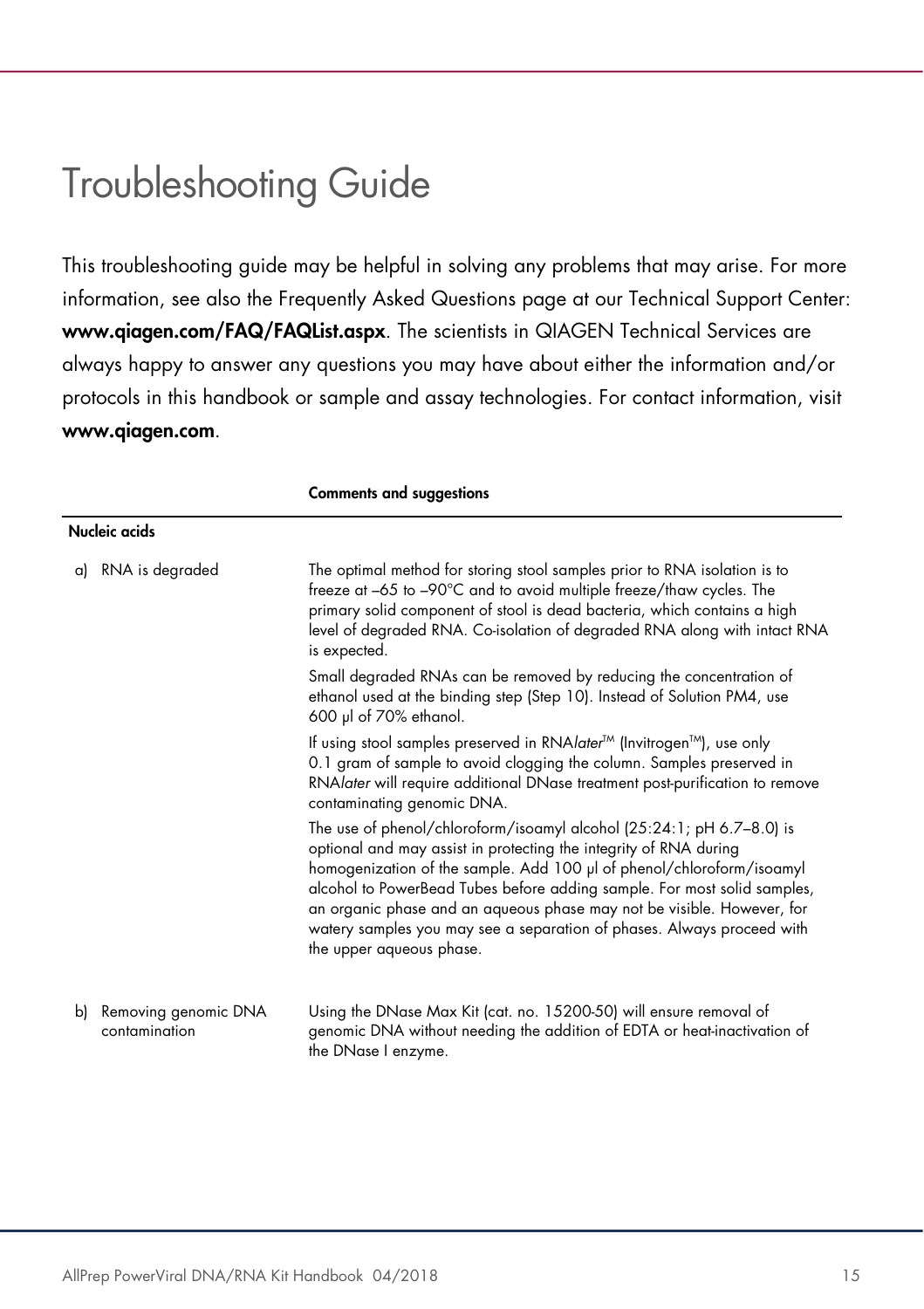#### Comments and suggestions

| c) | Nucleic acids have low<br>purity | RNA and DNA yields from viral concentrates or extracts will often have<br>undetectable levels of nucleic acid using conventional quantification<br>techniques (UV spectrophotometry or fluorescent dye-based detection). Purity<br>readings using UV spectrophotometry are not reflective of the sample when<br>yields fall below the accurate range for the instrument. For the NanoDrop™<br>this yield is $<$ 10 ng/ $\mu$ l. A positive control may be useful in determining the<br>purity of the samples processed. qPCR will be more accurate for the<br>determination of the yield and purity of samples with low biological input. |
|----|----------------------------------|-------------------------------------------------------------------------------------------------------------------------------------------------------------------------------------------------------------------------------------------------------------------------------------------------------------------------------------------------------------------------------------------------------------------------------------------------------------------------------------------------------------------------------------------------------------------------------------------------------------------------------------------|
|    |                                  | For samples with high biomass, the expected 260/280 purity ratio is<br>1.8-2.1 for RNA and 1.7-2.0 for DNA. The optimal ratio for the 260/230<br>ratio is >1.5. If the 260/230 readings are low, increase the amount of<br>Solution IRS used (in step 8) to 200 µl. Alternatively, use less sample if purity<br>is not improved with the addition of more Solution IRS.                                                                                                                                                                                                                                                                   |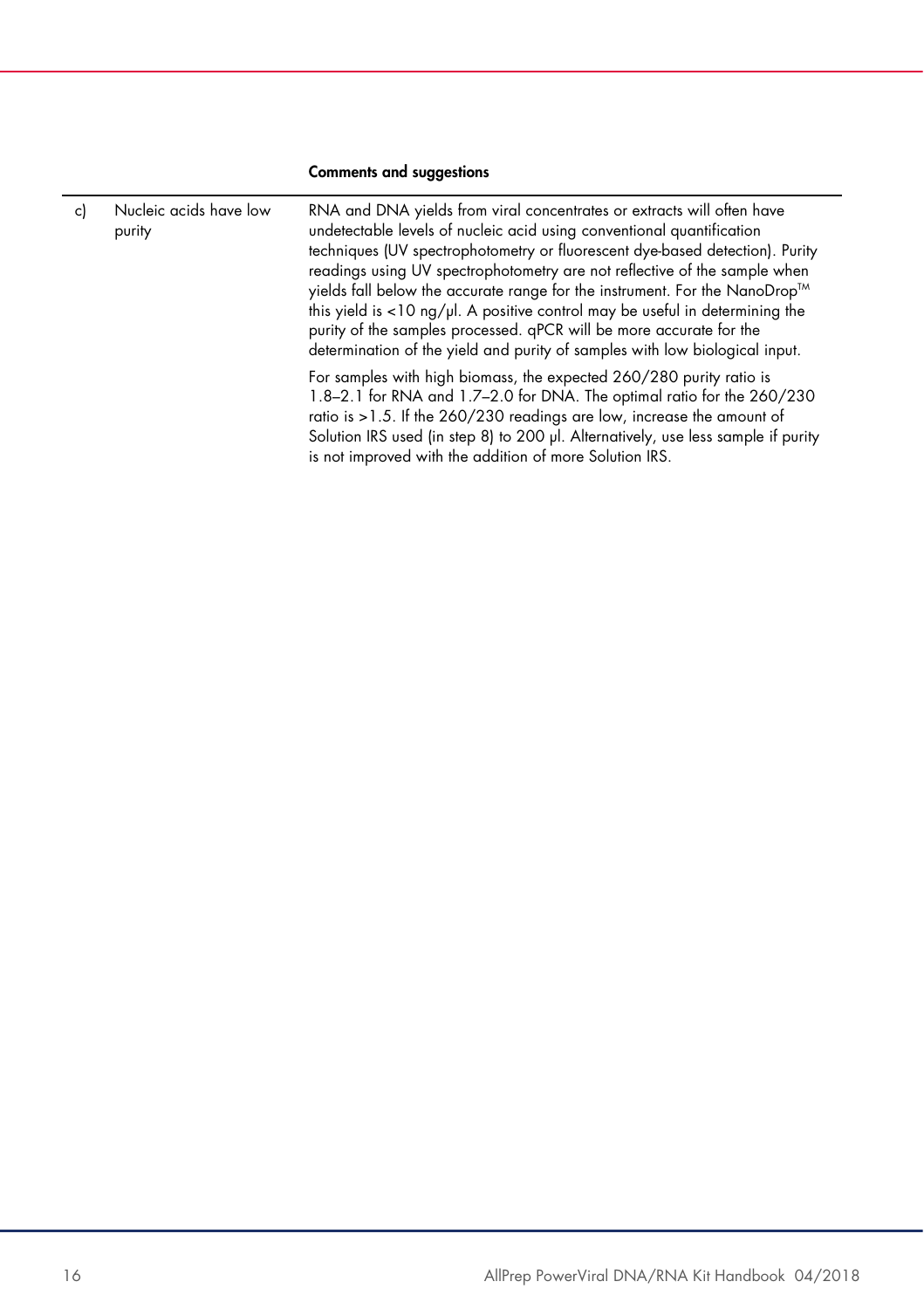## Ordering Information

| Product                                       | <b>Contents</b>                                                                                                                                                    | Cat. no.    |
|-----------------------------------------------|--------------------------------------------------------------------------------------------------------------------------------------------------------------------|-------------|
| AllPrep PowerViral DNA/RNA<br>Kit (50)        | For 50 preps: Isolation of viral or<br>bacterial total nucleic acids from<br>waste water and stool samples                                                         | 28000-50    |
| <b>Related products</b>                       |                                                                                                                                                                    |             |
| AllPrep Bacterial<br>DNA/RNA/Protein Kit (50) | For 50 preps: Extraction of protein<br>and nucleic acids from bacterial cell<br>cultures                                                                           | 47054       |
| AllPrep Fungal<br>DNA/RNA/Protein Kit (50)    | For 50 preps: Extraction of protein<br>and nucleic acids from fungal cell<br>cultures                                                                              | 47154       |
| DNase Max Kit                                 | For 50 preps: Removal of genomic<br>DNA contamination in RNA<br>preparations using a high-activity<br>DNase I enzyme and a highly<br>specific DNase removal resin. | 15200-50    |
| DNeasy® UltraClean® 96<br>Microbial Kit (384) | For 384 preps: High-throughput<br>isolation of DNA from microbial<br>cultures                                                                                      | 10196-4     |
| DNeasy UltraClean Microbial Kit<br>(50)       | For 50 preps: Isolation of high-<br>quality DNA from microbial cultures                                                                                            | 12224-50    |
| DNeasy UltraClean Microbial Kit<br>(250)      | For 250 preps: Isolation of high-<br>quality DNA from microbial cultures                                                                                           | 12224-250   |
| Vortex Adapter                                | For vortexing 1.7 ml or 2 ml tubes<br>using the Vortex-Genie 2 Vortex                                                                                              | 13000-V1-24 |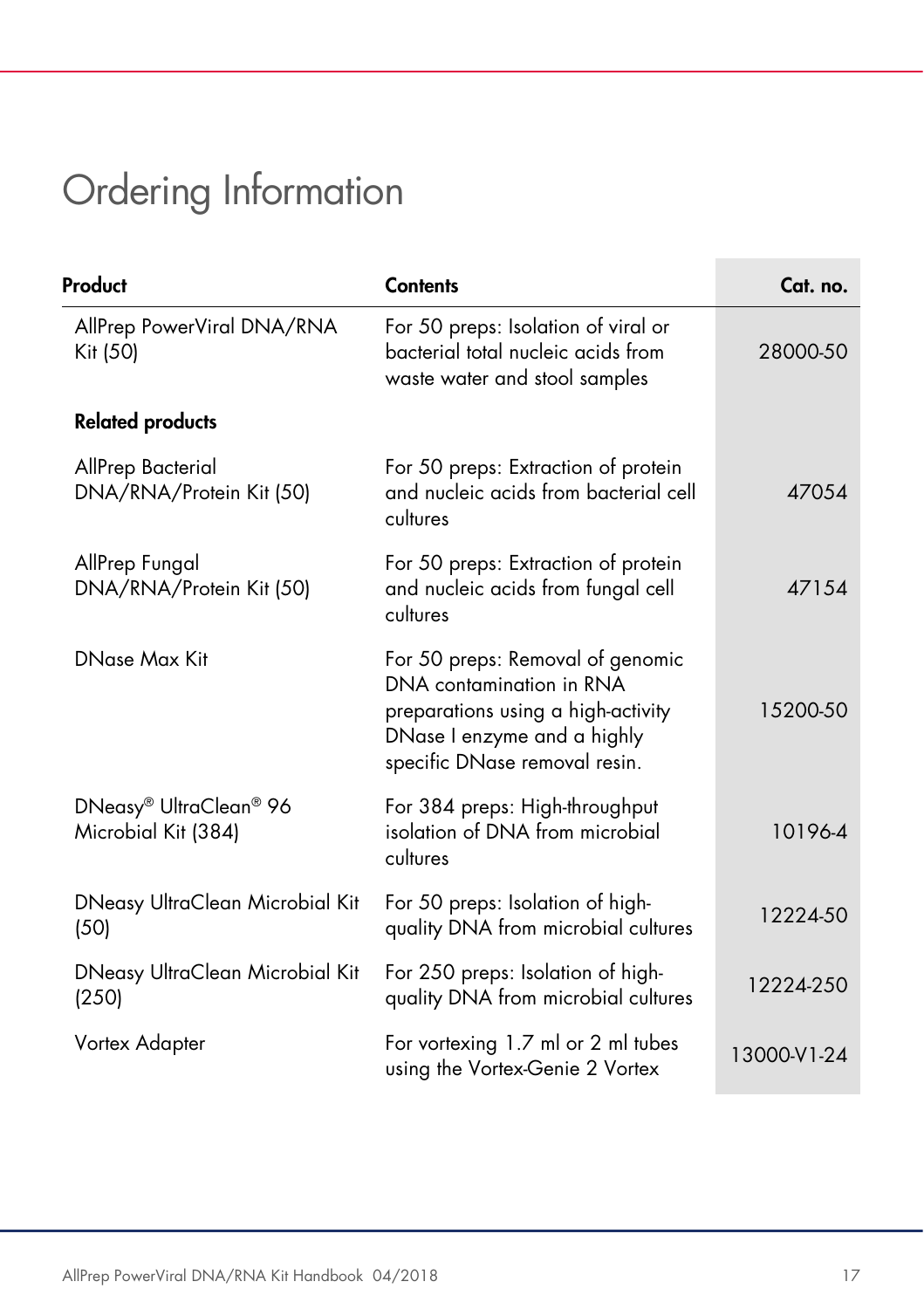For up-to-date licensing information and product-specific disclaimers, see the respective QIAGEN kit handbook or user manual. QIAGEN kit handbooks and user manuals are available at www.qiagen.com or can be requested from QIAGEN Technical Services or your local distributor.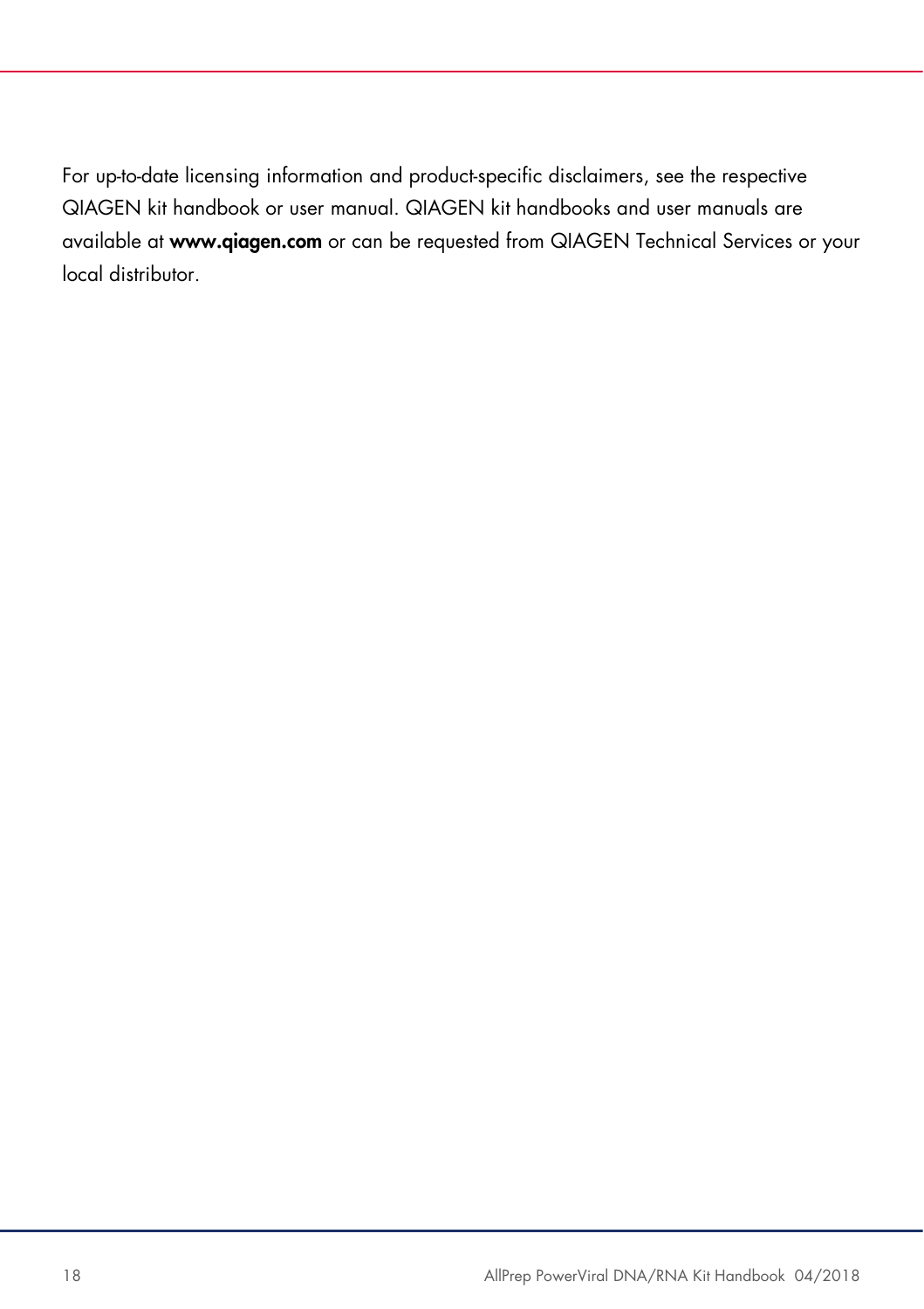Trademarks: QIAGEN®, Sample to Insight®, AllPrep®, DNeasy®, DNase Max®, Inhibitor Removal Technology®, PowerViral®, UltraClean® (QIAGEN Group); Vortex-Genie® (Scientific Industries, Inc.); Invitrogen™, NanoDrop™, RNA*later*™ (Thermo Fisher Scientific, Inc.). Registered names, trademarks, etc. used in this document, even when not specifically marked as such, may still be legally protected.

#### Limited License Agreement for AllPrep PowerViral DNA/RNA Kit

Use of this product signifies the agreement of any purchaser or user of the product to the following terms:

- 1. The product may be used solely in accordance with the protocols provided with the product and this handbook and for use with components contained in the kit only. QIAGEN grants no license under any of its intellectual property to use or incorporate the enclosed components of this kit with any components not included within this kit except as described in the protocols provided with the product, this handbook, and additional protocols available at www.qiagen.com. Some of these additional protocols have been provided by QIAGEN users for QIAGEN users. These protocols have not been thoroughly tested or optimized by QIAGEN. QIAGEN neither guarantees them nor warrants that they do not infringe the rights of third-parties.
- 2. Other than expressly stated licenses, QIAGEN makes no warranty that this kit and/or its use(s) do not infringe the rights of third-parties.
- 3. This kit and its components are licensed for one-time use and may not be reused, refurbished, or resold.
- 4. QIAGEN specifically disclaims any other licenses, expressed or implied other than those expressly stated.
- 5. The purchaser and user of the kit agree not to take or permit anyone else to take any steps that could lead to or facilitate any acts prohibited above. QIAGEN may enforce the prohibitions of this Limited License Agreement in any Court, and shall recover all its investigative and Court costs, including attorney fees, in any action to enforce this Limited License Agreement or any of its intellectual property rights relating to the kit and/or its components.

For updated license terms, see www.qiagen.com.

HB-2284-001 © 2018 QIAGEN, all rights reserved.